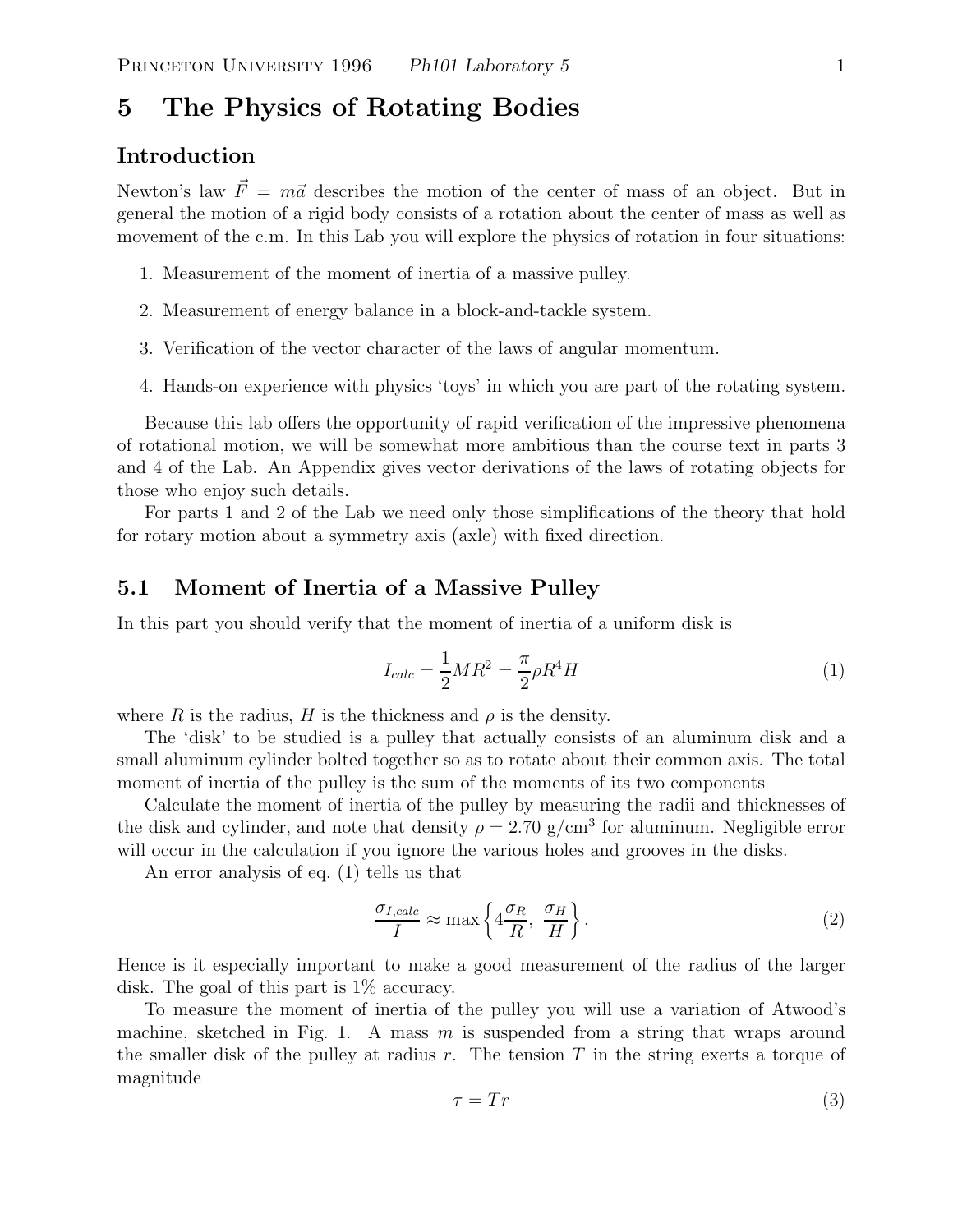about the axle of the pulley. This torque leads to an angular acceleration  $\alpha$  of the pulley related by

$$
\tau = I\alpha \tag{4}
$$

From a measurement of the angular acceleration you could then deduce the moment of inertia as

$$
I = \frac{Tr}{\alpha},\tag{5}
$$

if you knew the tension  $T$ .



Side View



Figure 1: Sketch of the apparatus to measure the moment of inertia of a pulley.

The tension  $T$  cannot be measured directly, but can be inferred by its effect on the motion of the falling mass  $m$ :

$$
mg - T = ma, \qquad \text{or} \qquad T = m(g - a), \tag{6}
$$

where  $a$  is the vertical acceleration of mass  $m$ . To complete the analysis we note that since the string wraps around the pulley at radius  $r$ ,

$$
a = \alpha r,\tag{7}
$$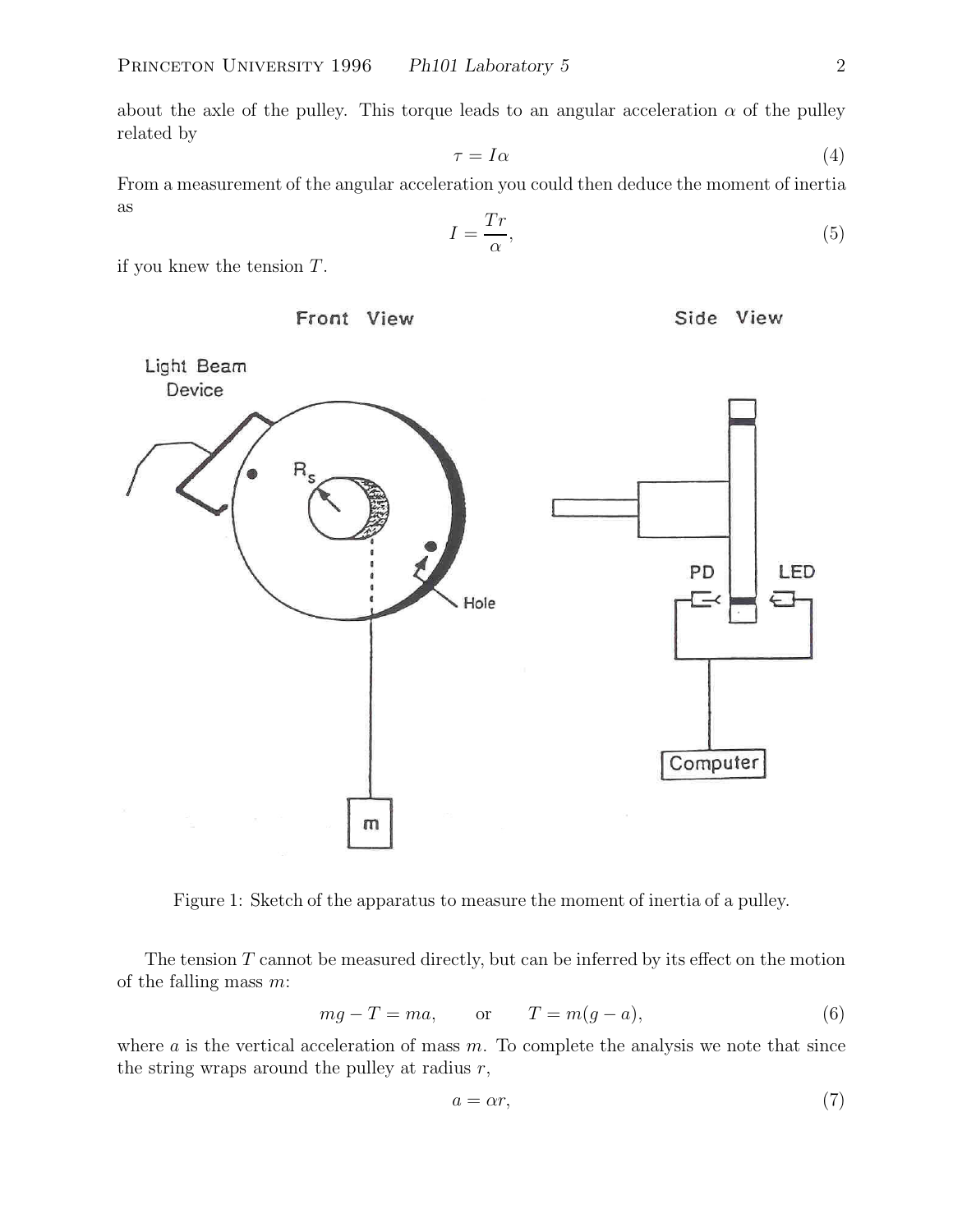and hence eq. (5) becomes

$$
I_{meas} = \frac{mgr}{\alpha} - mr^2.
$$
\n(8)

*To measure the angular acceleration use the computer timer as sketched in Fig. 1. Position a LED-photodiode pair (photogate) so that the light beam intercepts the holes near the outer edge of the pulley. To check this, use the* Photogate Status Check *of program* pt *in directory* c:\timer. When you spin the pulley the computer should indicate Photogate  $# 1$ Unblocked *briefly whenever one of the holes in the pulley passes by the photogate.*

*The string should be attached to a small screw in the hub of the pulley to prevent the hanging weight from hitting the floor.*

For precision results, wrap the string around the smaller hub of the pulley in a single *layer. The radius* r *used in your analysis must include the radius of the string! Do not wrap the string in the groove of the pulley.*

*To take data use option* Motion Timer *of the* Main Menu*. The computer starts taking data when the photogate first becomes unblocked, and stops only when you press* Enter/Return*. Therefore you must hit the* Return *key before the weight completely unwinds the string from the pulley.*

*Use option* Display Table of Data *to check the quality of your data. The times should be steadily decreasing. If not, take a new data set. When satisfied,* Print Table of Data *and also use* File Options *and* Save Data to a File*.*

*To analyze your data,* Return to Data Analysis Options Menu*, select* Graph Data*, and* Velocity vs. Time*. We wish to analyze the angular velocity of the pulley. The computer has recorded the time at the end of each half turn of the pulley, corresponding to*  $\pi$  *radians. Use* Enter length (in meters) 3.1416*. Then the graph will be labelled* Velocity (m/s) *but it will have the meaning of angular velocity in rad/s.*

*Among the* Select Graph Style *options, activate* Point Protectors*,* Regression Line *and* Statistics*. Accept the automatic scaling options and display your graph. If satisfactory,* Print Graph*.*

*The fitted slope,* M, of the graph is just the angular acceleration  $\alpha$  in rad/s<sup>2</sup> (provided *your data is valid: the falling hanger didn't hit anything; the velocity graph fits well to a straight line...).*

Measure mass  $m$  and radius  $r$  (including the thickness of the string) and then calculate the moment of inertia  $I_{meas}$  using eq. (8).

If your values of  $I_{calc}$  and  $I_{meas}$  differ by more than 1% you should try to resolve the discrepancy. If the difference is large, look for a gross error in value of R or H used in  $I_{calc}$ , *etc.* If the difference is only a few percent, you should also consider the sources of error in  $I_{meas}$ , for which an error analysis of eq. (8) tells us

$$
\frac{\sigma_{I,meas}}{I} \approx \max\left\{\frac{\sigma_m}{m}, \frac{\sigma_r}{r}, \frac{\sigma_\alpha}{\alpha}\right\}.
$$
\n(9)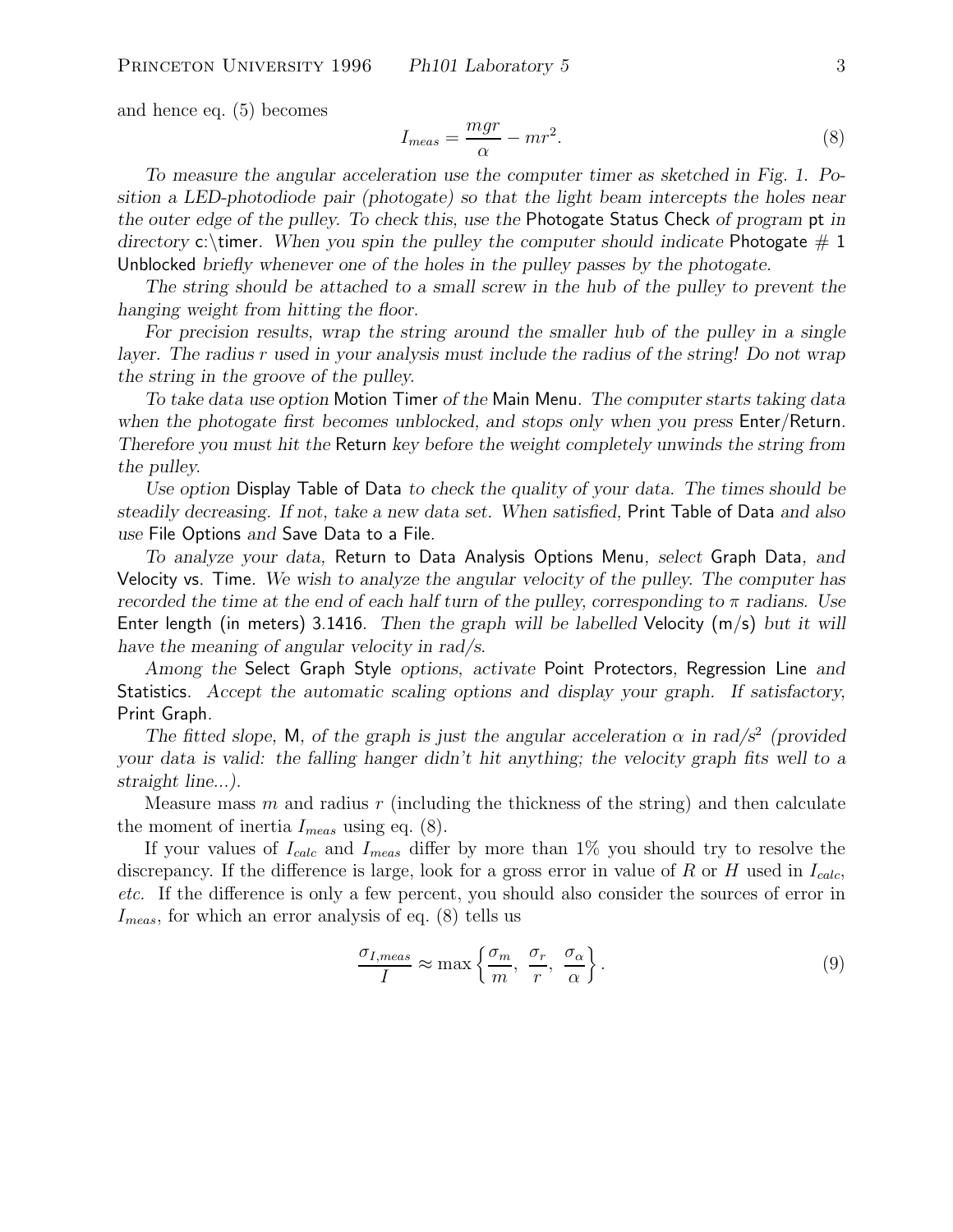### **5.2 Statics and Dynamics of a Block and Tackle**

[Analyze the data from part 1 before proceeding.]

In this part you will examine the work-energy relation for a system that includes rotating objects.

*Construct a block-and-tackle system as sketched in Fig. 2. The pulley you used in part 1 will be called the fixed pulley in that its axle is fixed. A string is attached to the axle of the fixed pulley, passes around the moving pulley, back up over the fixed pulley and down to the hanging mass. The string should be long enough that when the hanging mass*  $(m_1)$ *is near the fixed pulley the the moving pulley is close the the floor. The string should loop (twice if necessary to avoid slipping) around the groove in the hub of the fixed pulley (and, of course, in the groove of the moving pulley).*



Figure 2: The block-and-tackle arrangement for part 2.

*You may wish to wind the string used in part 1 around the hub of the fixed pulley and secure it out of the way of the groove with a piece of tape. Do not remove this string!*

*Weigh the moving pulley first. It should include a 100-g weight as a load.*

*Adjust the hanging weight until the system is in static equilibrium. Keep adding weights until the hanging mass would fall if only 1-2 g more were added. What is the relation between the hanging weight, the weight of the moving pulley and the tension in the string?*

*Next, add about 200 g to the hanging mass so that it falls down, raising the moving pulley in the process.*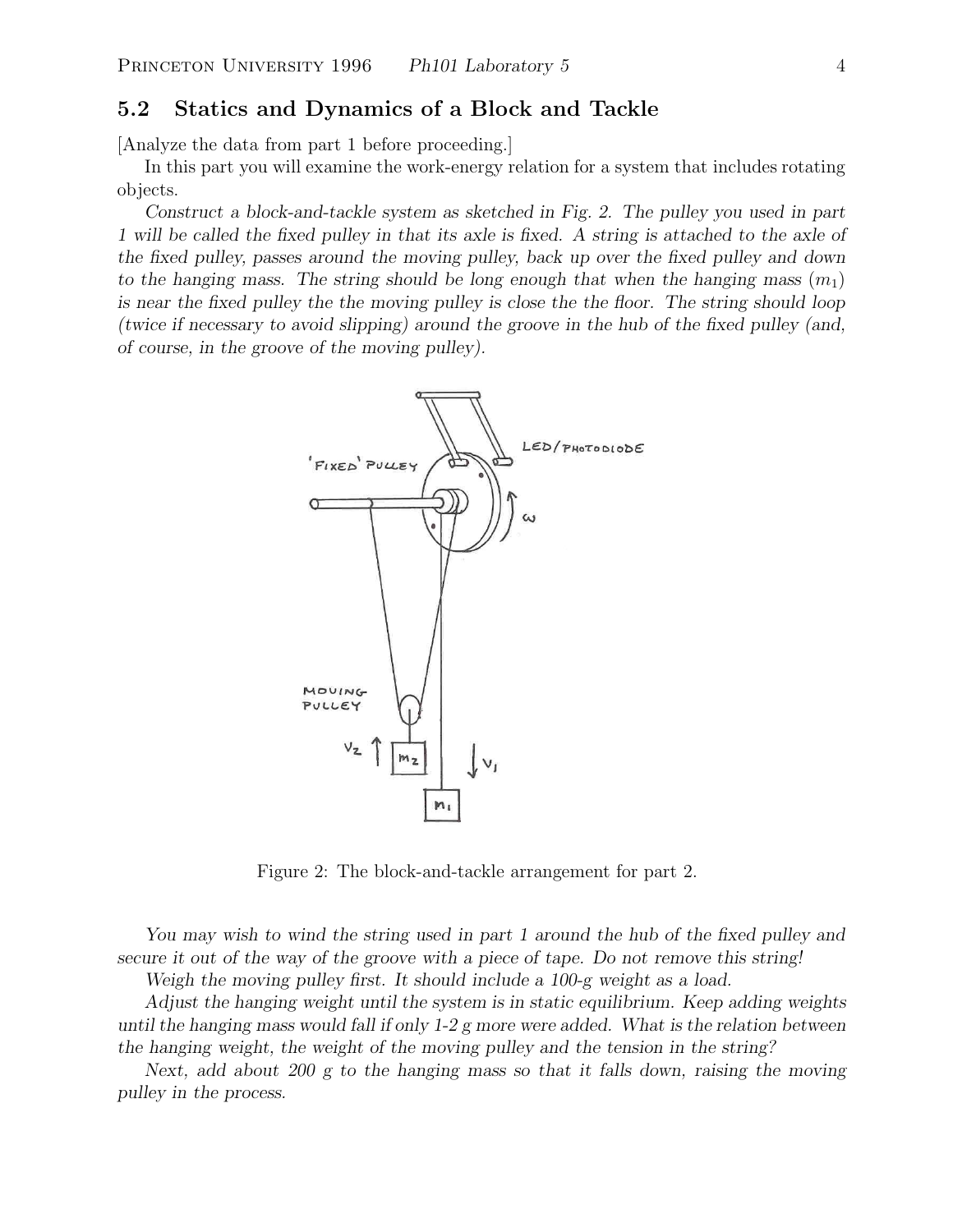*Use the computer to record the times at the end of successive half turns of the motion. Stop the data collection when the hanging mass nears the moving pulley – if the hanging mass hits the moving pulley during its fall the data thereafter will be bad.*

*Plot (angular) velocity vs. time to see if the data fall along a straight line. Repeat the data collection if necessary.*

In the data analysis you will compare the final kinetic energy of the system to the change in potential energy. For this you need to know the final angular velocity,  $\omega_f$ , and the distance  $h_1$  through which the hanging weight fell.

The angular acceleration  $\alpha$  is again the slope M of your graph of angular velocity *vs.* time which has been fit to the form  $\omega = \mathsf{B} + \mathsf{M}t$ . We infer that the weight started falling at time  $t_0 = -B/M$ . Let  $t_f$  be the time of the last velocity point on your graph. Then

$$
\omega_f = \alpha \Delta t = \mathsf{M} \Delta t
$$
, and  $\theta_f = \frac{1}{2} \alpha \Delta t^2 = \frac{1}{2} \mathsf{M} \Delta t^2$ , (10)

where

$$
\Delta t = t_f - t_0 = t_f + \frac{\mathsf{B}}{\mathsf{M}},\tag{11}
$$

and the hanging weight fell by

$$
h_1 = r\theta_f,\tag{12}
$$

where r is the radius on the fixed pulley around which the string was wrapped. *Again, remember to include the radius of the string in the value of* r*. For better accuracy, use eq.* (10) to calculate  $\omega_f$  rather than reading it off the graph.

Do you agree that while the hanging weight fell by  $h_1$  the moving pulley rose by distance  $h_2 = h_1/2$ ? Hence the change in potential energy was

$$
\Delta PE = \left(m_1 - \frac{m_2}{2}\right) gh_1,\tag{13}
$$

where  $m_1$  is the hanging mass and  $m_2$  is the mass of the moving pulley.

The final kinetic energy includes that due to the center-of-mass motion of the hanging mass and of the moving pulley, as well as that due to the rotation of the two pulleys (see Appendix 5.5.5). Do you agree that  $v_1 = 2v_2 = \omega_f r$ , and  $\omega_2 = v_2/r_2$ , where  $\omega_2$  is the angular velocity of the moving pulley and  $r_2$  is the radius on the moving pulley at which the string is wrapped? The final kinetic energy is then

$$
KE_f = \frac{1}{2}m_1v_1^2 + \frac{1}{2}m_2v_2^2 + \frac{1}{2}I\omega_f^2 + \frac{1}{2}I_2\omega_2^2,
$$
\n(14)

where  $I$  is the moment of inertia of the fixed pulley and  $I_2$  is the moment of inertia of the wheel of the moving pulley.

However, the moment of inertia  $I_2$  of the moving pulley is so small it can be ignored. Calculate

$$
KE_f \approx \frac{1}{2} \left( \left( m_1 + \frac{m_2}{4} \right) r^2 + I \right) \omega_f^2, \tag{15}
$$

using the value for I that you found in part 1. Compare your results for  $\Delta PE$  and  $KE_f$ . You may omit an error analysis in part 2, but if energy is not conserved to within 5-10% look for a gross error somewhere.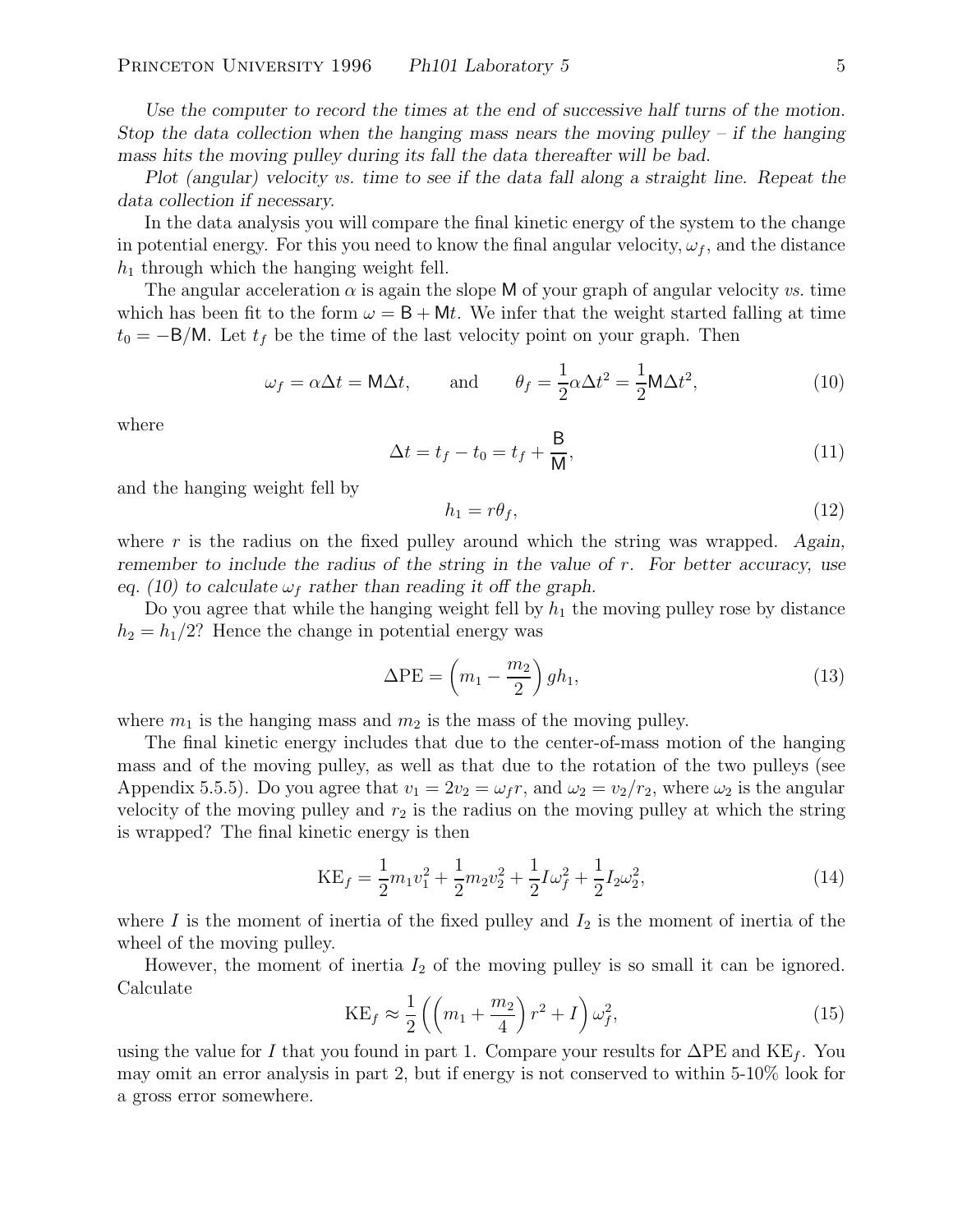### **5.3 Precession of a Gyroscope**

[Analyze parts 1 and 2 before proceeding to parts 3 and 4.]

A gyroscope is a rapidly spinning object whose axle has freedom to change direction.

You will use a disk very similar to the pulley of part 1 as a gyroscope, spinning it up to high angular velocity with one of the electric spinners located at special tables in the lab.

Most people find it disconcerting to hold a gyroscope, but this is exactly what we encourage you to do. We hope it is left to the imagination as to what happens if you drop a gyroscope. If you feel bold, try (gently) twisting the axle of a spinning gyroscope before proceeding.

Gyroscopes are governed by the general law of rotation

$$
\vec{\tau} = \frac{d\vec{L}}{dt},\tag{16}
$$

which is derived in Appendix 5.5.2. We must take careful note of directions as well as magnitudes in understanding this equation. In words, an applied torque vector causes a change in the angular momentum vector of the system in the direction of the applied torque. In addition, the magnitude of the rate of change of angular momentum is just the magnitude of the torque.

First, where is the angular momentum vector of a gyroscope? If the angular velocity  $\omega$  of the spin of gyroscope about its axle is large we can ignore other components of the angular velocity that arise when the direction of the axle is changing. Then the angular momentum vector points along the axle of the gyroscope and we can write

$$
\vec{L} = I\vec{\omega},\tag{17}
$$

following eq. (39). Use the right-hand rule (Appendix 5.5.1) to determine which way  $\vec{L}$  and  $\vec{\omega}$  point along the axle: if the fingers of your right hand curl in the sense of rotation of the gyroscope, then the thumb of your right hand points along  $\vec{L}$  and  $\vec{\omega}$ .

Now suppose the forces on the gyroscope are sufficient to hold the support point on the axle fixed, but a torque is applied. Equation (16) tells us that that if the directions of the torque vector  $\vec{\tau}$  and of the angular momentum vector  $\vec{L}$  are not the same the direction of  $\vec{L}$  will change. Then, since  $\vec{L}$  has the direction of the axle, the latter direction must change also. As the direction of the torque is at right angles to the direction of the force that causes it, the direction toward which the axle moves is surprising (at first).

We now give a more quantitative argument. Suppose the axle (and hence the angular momentum vector  $\vec{L}$ ) of the gyroscope is horizontal, and a vertical force F is applied to the axle at distance d from the point of support of the gyroscope. Then the resulting torque has magnitude  $\tau = Fd$  and direction perpendicular to the axle but in the horizontal plane. This torque will 'precess' the angular momentum vector in the horizontal plane, always pulling it a right angles to its current direction. The angular momentum vector (and hence the axle) will slowly move in horizontal circle at a uniform rate.

We will describe the rate of change of direction of the axle as angular velocity  $\Omega$ . Just as the magnitude of the velocity of a particle at radius  $r$  in uniform circular motion with angular velocity  $\Omega$  is  $dr/dt = \Omega r$ , the rate of change of the rotating angular momentum is

$$
\frac{dL}{dt} = \Omega L.\tag{18}
$$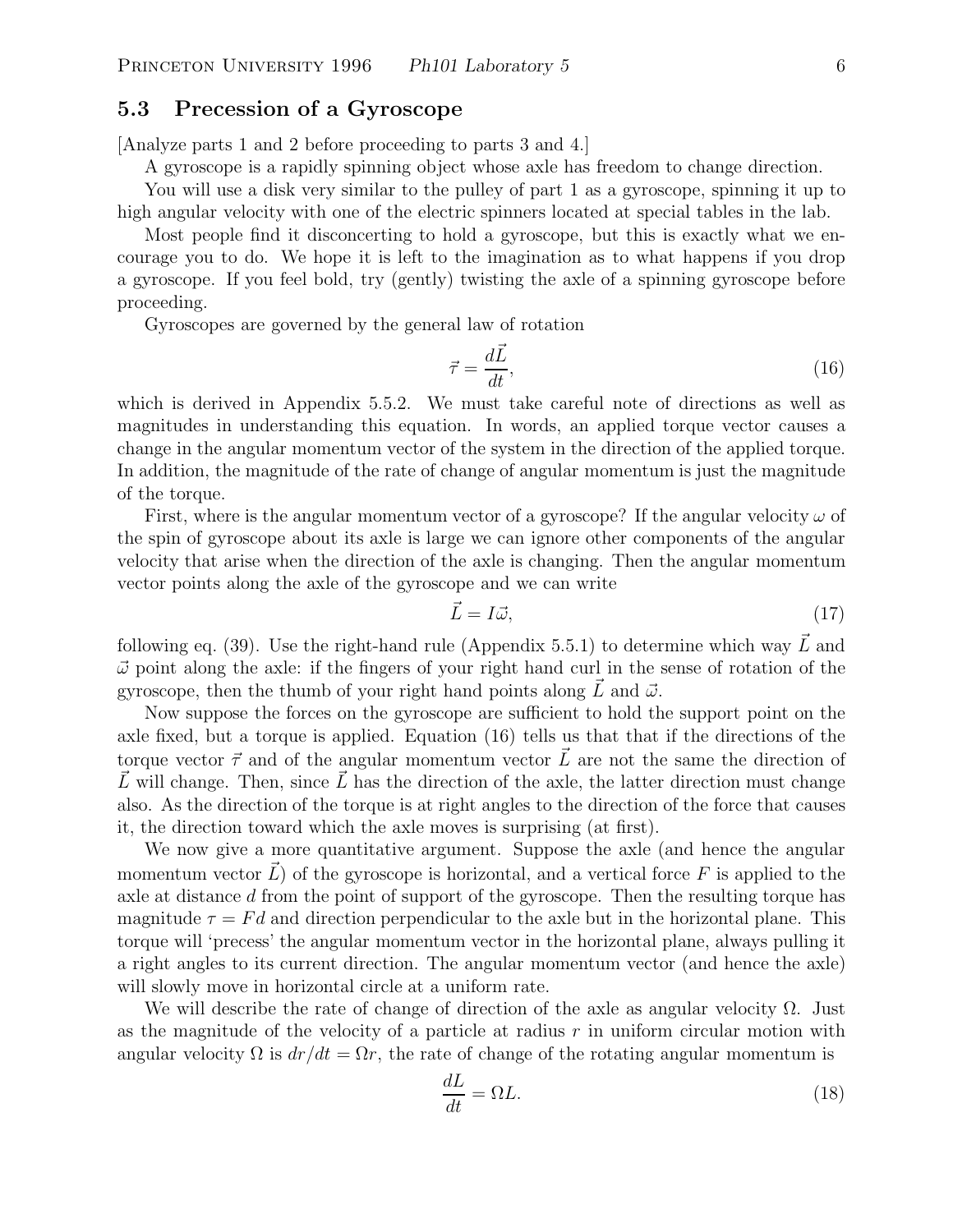Combining the equations,

$$
\tau = Fd = \frac{dL}{dt} = \Omega L = \Omega I \omega,
$$
\n(19)

and hence we predict

$$
\Omega = \frac{Fd}{I\omega} \tag{20}
$$

for the precessional angular velocity of the gyroscope.

Confirm the concept of gyroscopic precession in the following experiment. *First, suspend a non-spinning gyroscope by its string and handle from one of the small cranes attached to the lab tables. Add a hanger and weights to the loop of string at free end of the axle until the axle is balanced horizontally. Determine this balance to within about 10 g, and screw* down the retaining nut on the hanger to hold the weights fixed. Measure the distance d *along the axle between the two support strings.*

*Remove the hanger from the gyroscope, and the gyroscope from the crane. Put a single piece of masking tape on the brass disk of the gyroscope (if none is already present) to assist in later measurement of the spin rate. Spin up the gyroscope and restore it to the crane and add the hanging weight. At this time the gyroscope should have no net forces and no net torques on it, and so should just spin with its axle in a fixed direction. Use the right-hand rule to predict the direction of the angular momentum vector. For this, you must have paid attention to which way the gyroscope is spinning.*

*Now add another 500 g to the hanger, which will cause a torque about the point where the string from the crane attaches to the gyroscope. You may need to secure the extra weight with a piece of tape. Can you correctly predict the direction of the torque, and hence of the precession of the axle?*

*Measure the period* T *of precession of the gyroscope with a stopwatch (or use the* Keyboard Timing Modes *of program* pt*). Measure the rotational frequency* f *of the spinning gyroscope with a stroboscope. The electrical spinners operate at about 3600 RPM, which is the maximum frequency of your gyroscope. If you work quickly you can complete the measurement of the period of precession before the gyroscope spin has dropped below 1800 RPM.*

*It may be easier to measure the spin frequency with the stroboscope just before and after measuring the precession period T, and average the two values of f. Practice taking measurements with the stroboscope first. When the stroboscope flashes at frequency* f *the piece of tape on the spinning disk appears 'frozen'. But as a check that you have found the right value of* f*, adjust the frequency to* 2f*. You should now see two images of the tape. If you see only one, or cannot freeze the image at all near* 2f*, the value of* f *you started with was too low.*

The period is related to the precession rate by  $\Omega = 2\pi/T$ , the spin angular velocity is related to the spin frequency f in revolutions per second by  $\omega = 2\pi f$ , and the vertical force  $F = \Delta mg$  where  $\Delta m$  is the extra weight you added to the balanced gyroscope. Hence eq. (20) becomes

$$
T = \frac{4\pi^2 I f}{\Delta mgd}.\tag{21}
$$

The moment of inertia of the brass gyroscope is about  $0.0128 \text{ kg-m}^2$ . Compare the prediction  $(21)$  for the period T with your measured value.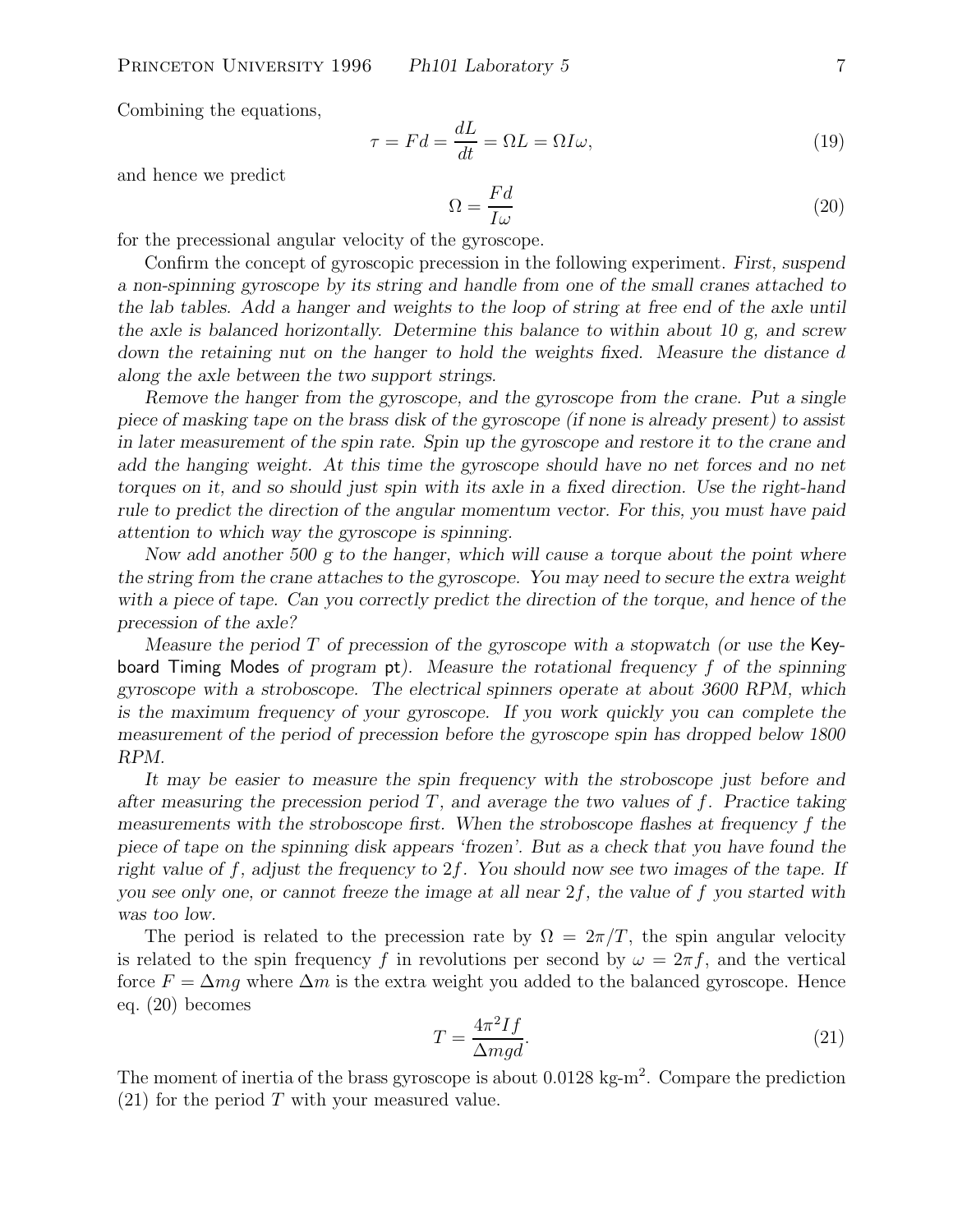Thus far, the axle of the gyroscope should have remained horizontal (unless it has lost a lot of its spin). If you want to change the angle of the axle to the vertical, you must give  $d\vec{L}/dt$  a vertical component. This requires a vertical torque, which in turn requires a horizontal force. Push (but don't grab) the axle horizontally to see if the gyroscope responds as predicted.

Feel free to try these experiments while holding the axle of the gyroscope in your hand. Part 5.4.2 offers another chance to explore closely related phenomena.

You can also operate the gyroscope without the hanger. If you release the axle when it is horizontal the gyroscope again precesses with its axle always in a horizontal plane. More generally, the vertical angle of the axle will remain constant while the precessing axle sweeps out a cone. This violates the 'common sense' expectation that the vertical angle of the axle should change due to the pull of gravity. We hope you now appreciate how the gyroscope indeed responds to the torque induced by gravity, but according to the vector laws of rotating objects.

## **5.4 Angular-Momentum Toys**

[You don't need to report on this part in your lab writeup.]

#### **5.4.1 Rotating Stool and Hand Weights**

A special stool ('Silver') is provided that can rotate about a vertical axis. Sit on the stool and hold the hand weights at arms' length. Have your partner set you spinning.

Pull the hand weights in, and your angular velocity should increase.

That is, the angular momentum,  $I\omega$ , about the vertical axis is conserved, and since  $I \propto MR^2$  if you decrease R you decrease I and so  $\omega$  must increase.

#### **5.4.2 Rotating Stool and Spinning Bicycle Wheel**

Use the small hand spinner to spin up the bicycle wheel. The wheel has lead weights around the rim to increase its moment of inertia.

Sit on the rotating stool holding the axis of the bicycle wheel horizontal initially. Then twist the axle of the wheel towards the vertical. Can you understand the subsequent motion on the basis of conservation of angular momentum?

#### **5.4.3 Water Flow in a Tube**

Pour water into the funnel attached to a copper tube that bends in a loop with its outlet directly below the funnel. What is the resulting motion of the system? Is angular momentum conserved in this device?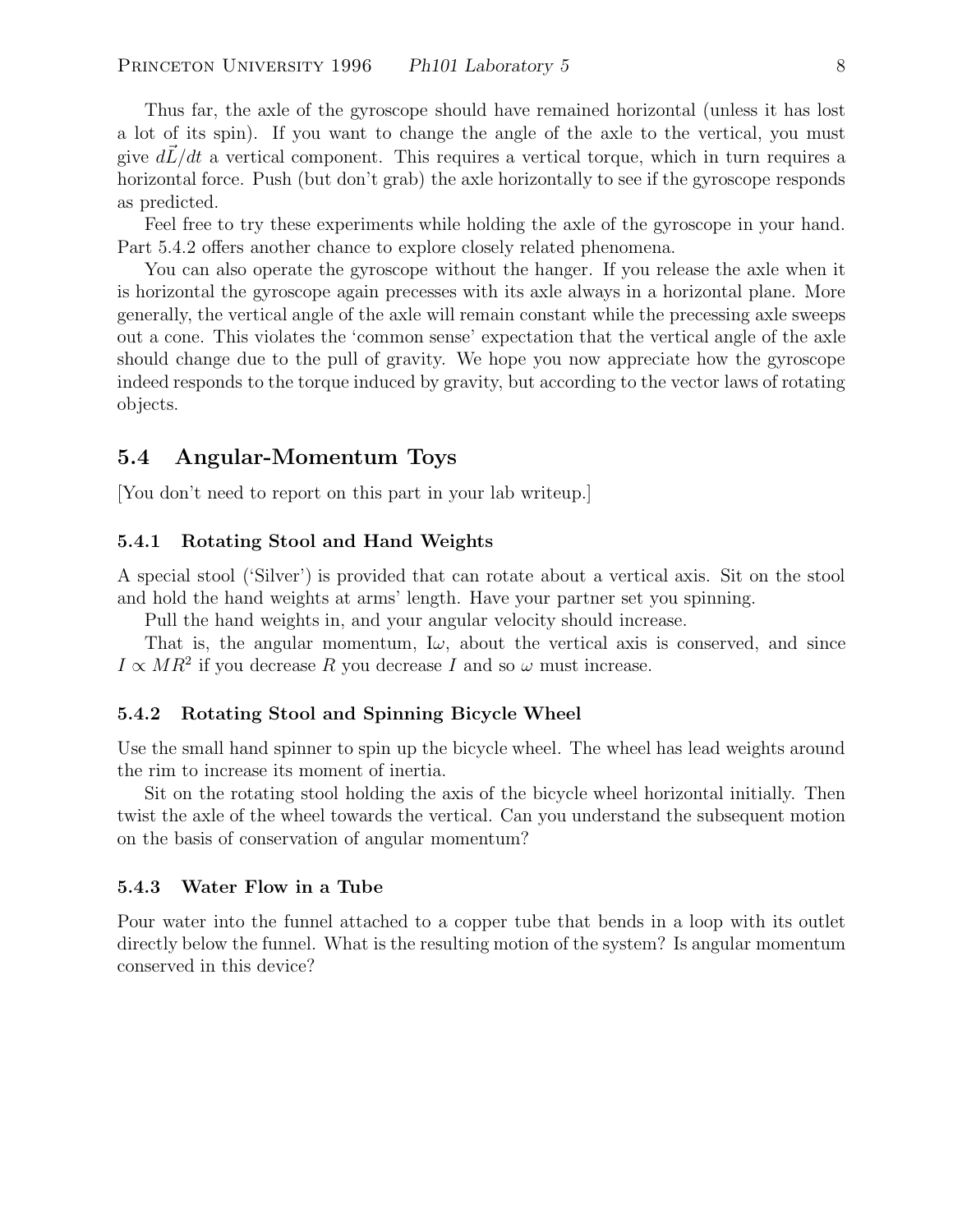# **5.5 Appendix: Vector Formulation of the Laws of Rotating Objects**

#### **5.5.1 The Right-Hand Rule**

The laws of rotational motion can be expressed compactly if we use the vector cross product. Thus the vector expression for torque  $\vec{\tau}$  is

$$
\vec{\tau} = \vec{r} \times \vec{F},\tag{22}
$$

where vector  $\vec{r}$  points from some pivot point (chosen by you!) to the point of application of the force  $\vec{F}$ . Recall that the force of gravity of an extended object can be regarded as being applied at the center of mass.

The magnitude,  $\tau$ , of the torque obeys

$$
\tau = rF\sin\theta,\tag{23}
$$

where r and F are the magnitudes of the radius and forces vectors, and angle  $\theta$  ( $\leq 180^{\circ}$  by definition) is the angle between vectors  $\vec{r}$  and  $\vec{F}$ .

Especially in parts 3 and 4 of this Lab we must also keep track of the directions of vectors defined by cross products. The torque vector  $\vec{\tau}$  of eq. (22) is defined as being perpendicular to both  $\vec{r}$  and  $\vec{F}$  (or equivalently, perpendicular to the plane containing vectors  $\vec{r}$  and  $\vec{F}$ ).

This definition does not yet completely specify the direction of  $\vec{\tau}$ . It could be pointing either way along the axis perpendicular to the plane of  $\vec{r}$  and  $\vec{F}$ . The **right-hand rule** is needed to complete the specification: position your **right** hand so that your fingers initially point along the direction of  $+\vec{r}$ , and so that they can be curled into the direction of  $\vec{F}$  by a rotation of  $\leq 180^{\circ}$ ; your thumb then points in the direction of vector  $\vec{\tau}$ .

Literal application of the right-hand rule sometimes require dramatic contortions of your right arm. You must resist the temptation to use your left arm even if it feels better, because this would reverse the sign of the direction of  $\vec{\tau}$ . (Try it once to verify this.)

## **5.5.2** The Cross Product of  $\vec{F} = m\vec{a}$

The law of rotational motion can be elegantly derived by taking the cross product of  $\vec{F}=m\vec{a}$ :

$$
\vec{\tau} = \vec{r} \times \vec{F} = \vec{r} \times m\vec{a} = \vec{r} \times m\frac{d\vec{v}}{dt} = \frac{d}{dt}(\vec{r} \times m\vec{v}) \equiv \frac{d\vec{L}}{dt},\tag{24}
$$

where we have used the identity

$$
\frac{d}{dt}(\vec{r} \times \vec{v}) = \left(\frac{d\vec{r}}{dt} \times \vec{v}\right) + \left(r \times \frac{d\vec{v}}{dt}\right) = (\vec{v} \times \vec{v}) + \left(r \times \frac{d\vec{v}}{dt}\right) = r \times \frac{d\vec{v}}{dt},\tag{25}
$$

since the cross product of any vector with itself is zero.

The law of rotational motion, eq. (24), is thus

$$
\vec{\tau} = \frac{d\vec{L}}{dt}, \qquad \text{where} \qquad \vec{L} \equiv \vec{r} \times m\vec{v} \equiv \text{ angular momentum.} \tag{26}
$$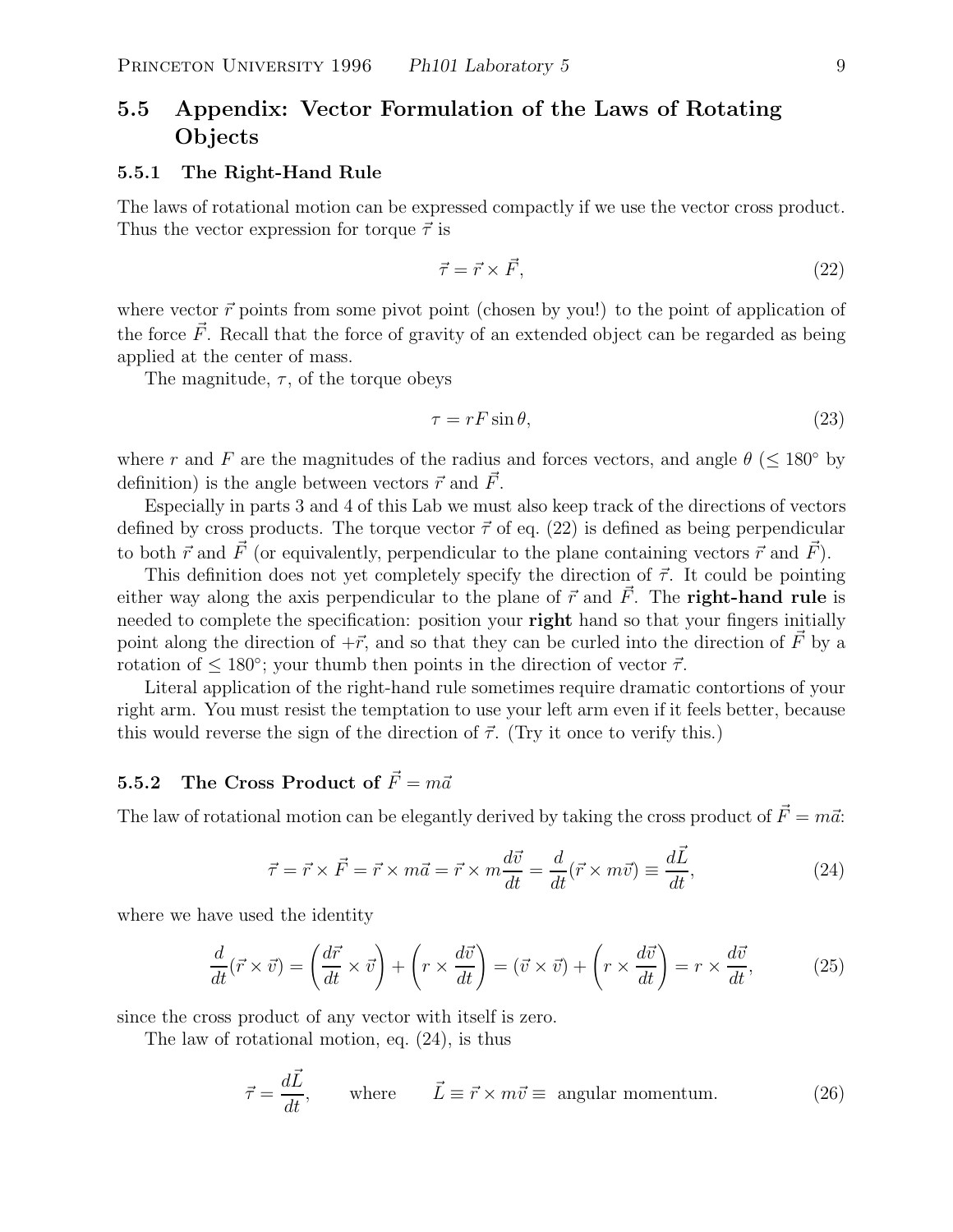An extended body can be thought of as a collection of point masses  $m_i$  with positions and velocities  $\vec{r}_i$  and  $\vec{v}_i$  and angular momentum

$$
\vec{L} = \sum_{i} \vec{r_i} \times m_i \vec{v_i}.
$$
\n(27)

#### **5.5.3 Rotation About a Symmetry Axis**

There is an important simplification to eq. (27) for objects that are rotating about a symmetry axis  $(= \text{axle})$  whose direction is constant.

Define  $\omega$  to be the magnitude of the angular velocity of rotation about the axle. We can also form a vector called  $\vec{\omega}$  with magnitude  $\omega$  by assigning it the direction of the axle according to the right-hand rule. Namely, if the fingers of your right hand curl in the sense of rotation, then the thumb of your right hand points along the direction of  $\vec{\omega}$ .

The utility of the vector definition of  $\vec{\omega}$  is that the velocity of any point  $\vec{r}_i$  in the rotating object can be written

$$
\vec{v}_i = \vec{\omega} \times \vec{r}_i. \tag{28}
$$

In this equation we have assumed that the origin of the coordinate system for the position vectors  $\vec{r}_i$  lies on the axle.

We can verify that eq. (28) matches the more familiar relation for the magnitude of the velocity:

$$
v_i = \omega R_i,\tag{29}
$$

where  $R_i$  is the perpendicular distance between the point  $\vec{r}_i$  and the axle. Namely, the definition of the vector cross product tells us that for eq. (28) we have

$$
v_i = \omega r_i \sin \theta_i,\tag{30}
$$

where  $\theta_i$  is the angle between the axle and the vector  $\vec{r_i}$ . But the perpendicular distance  $R_i$ is just  $r_i \sin \theta_i$ , and eq. (29) follows.

Using eq. (28) we can rewrite eq. (27) as

$$
\vec{L} = \sum_{i} \vec{r_i} \times m_i(\vec{\omega} \times \vec{r_i}) = \sum_{i} m_i[r_i^2 \vec{\omega} - (\vec{r_i} \cdot \vec{\omega}) \vec{r_i}], \tag{31}
$$

using the vector identity

$$
\vec{a} \times (\vec{b} \times \vec{c}) = (\vec{a} \cdot \vec{c})\vec{b} - (\vec{a} \cdot \vec{b})\vec{c}.
$$
 (32)

To go further, we note that position vector  $\vec{r}_i$  can be broken up into components parallel and perpendicular to the axle:

$$
\vec{r}_i = \vec{R}_i + r_i \cos \theta_i \hat{\omega},\tag{33}
$$

where  $\vec{R}_i$  has magnitude  $R_i = r_i \sin \theta_i$  and points perpendicular to the axle towards point *i*, and  $\hat{\omega}$  is a unit vector along the axle. Since vectors  $\vec{R}_i$  and  $\hat{\omega}$  are perpendicular we have that  $\vec{R}_i \cdot \hat{\omega} = 0$ , so

$$
(\vec{r}_i \cdot \vec{\omega}) \vec{r}_i = r_i \omega \cos \theta_i (\vec{R}_i + r_i \cos \theta_i \hat{\omega}) = r_i \omega \cos \theta_i \vec{R}_i + r_i^2 \cos^2 \theta_i \vec{\omega}.
$$
 (34)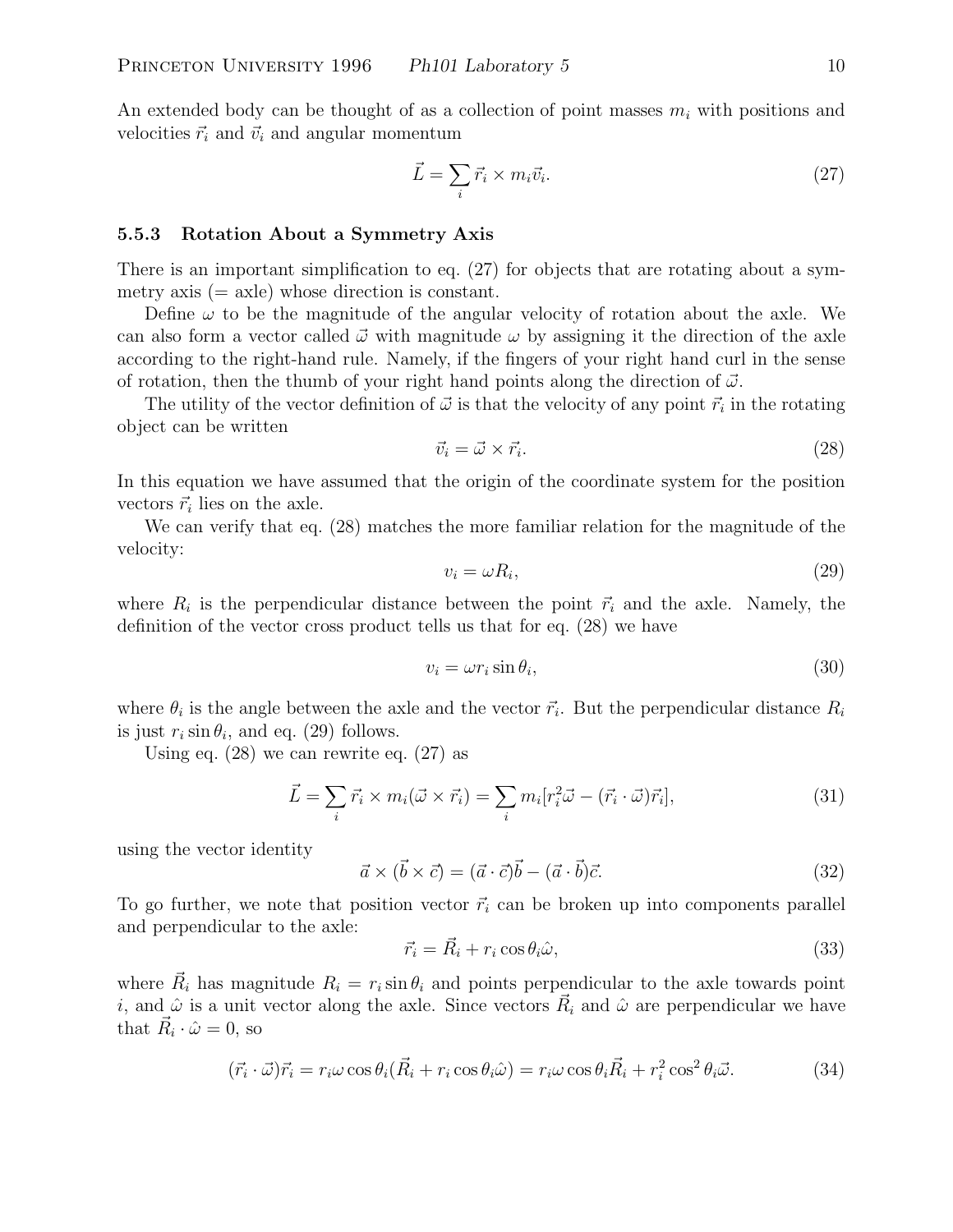Inserting this into eq. (30) we have

$$
\vec{L} = \sum_{i} m_i r_i^2 (1 - \cos^2 \theta_i) \vec{\omega} + \omega \sum_{i} m_i r_i \cos \theta_i \vec{R}_i = I \vec{\omega} + \omega \sum_{i} m_i r_i \cos \theta_i \vec{R}_i, \qquad (35)
$$

noting that

$$
\sum_{i} m_{i} r_{i}^{2} (1 - \cos^{2} \theta_{i}) = \sum_{i} m_{i} r_{i}^{2} \sin^{2} \theta_{i} = \sum_{i} m_{i} R_{i}^{2} \vec{\omega} = I.
$$
 (36)

The moment of inertia I can also be written

$$
I = \sum_{i} m_i R_i^2 = \int \rho R^2 d\text{Vol},\tag{37}
$$

with  $\rho =$  mass density.

If the mass distribution is symmetric about the axle a marvelous simplification occurs in eq. (35). The symmetry implies that each mass  $m_i$  at  $\vec{r}_i = \vec{R}_i + r_i \cos \theta_i \hat{\omega}$  has a partner of equal mass at position  $-\vec{R}_i + r_i \cos \theta_i \hat{\omega}$ , and hence

$$
\sum_{i} m_i r_i \cos \theta_i \vec{R}_i = 0. \tag{38}
$$

Thus for objects rotating about a symmetry axis we have

$$
\vec{L} = I\vec{\omega},\tag{39}
$$

Finally, using eq. (39) for the angular momentum in the basic torque equation (26) we arrive at the familiar form

$$
\tau = I \frac{d\omega}{dt} = I\alpha,\tag{40}
$$

where  $\alpha$  is the angular acceleration.

#### **5.5.4 Moments of Inertia of Some Simple Objects**

An immediate application of eq.  $(37)$  is that a compact mass M at radius R from an axle has moment of inertia

$$
I = MR^2
$$
 (point mass on a slip). (41)

Similarly, a hoop of mass  $M$  all at radius  $R$  from an axle has

$$
I = MR^2 \t\t\t(hoop).
$$
\t(42)

For a uniform disk of mass M, outer radius R and thickness H the volume is  $\pi R^2H$ , so the density is  $\rho = M/(\pi R^2 H)$ . The volume element is  $dVol = dR \cdot R d\phi \cdot dh$ , and

$$
I = \frac{M}{\pi R^2 H} \int_0^R R dR \int_0^{2\pi} d\phi \int_0^H dH \ R^2 = \frac{1}{2} M R^2 \qquad \text{(uniform disk)}.
$$
 (43)

For a uniform sphere of mass M, and radius R the volume is  $(4/3)\pi R^3$ , so the density is  $\rho = 3M/(4\pi R^3)$ . The volume element is  $dVol = dR \cdot R \sin \theta \, d\theta \cdot R d\phi$ , and the distance from a point  $(R, \theta, \phi)$  to the axis is  $R \sin \theta$ , so

$$
I = \frac{3M}{4\pi R^3} \int_0^R R^2 dR \int_0^\pi \sin\theta \ d\theta \int_0^{2\pi} d\phi R^2 \sin^2\theta = \frac{2}{5} M R^2 \qquad \text{(uniform sphere)}.
$$
 (44)